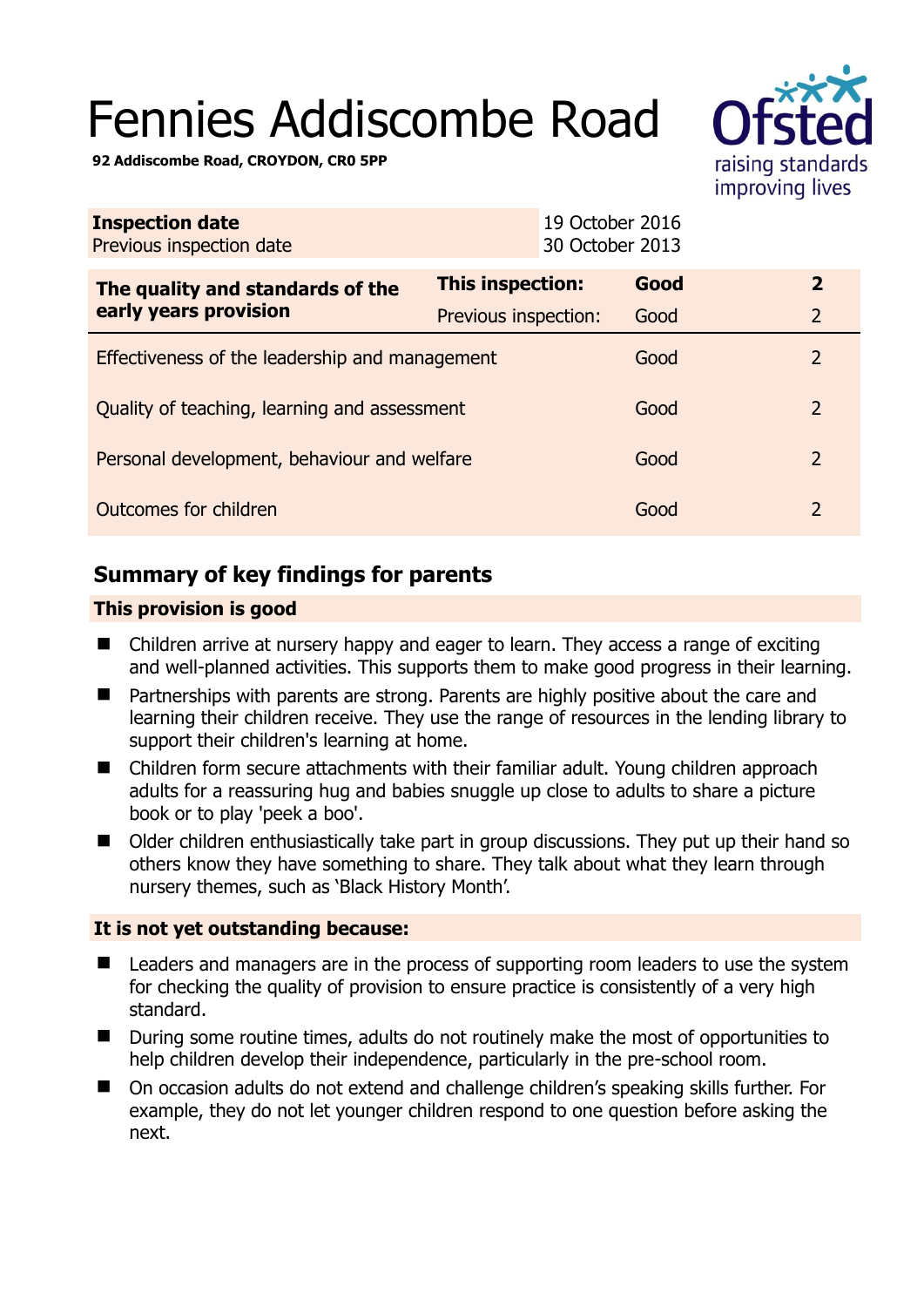# **What the setting needs to do to improve further**

## **To further improve the quality of the early years provision the provider should:**

- support staff to make the most of opportunities to help children develop their independent skills further, particularly during some routine times, such as meal times
- $\blacksquare$  support room leaders to implement the system for monitoring the quality of teaching so practice is consistently of a very high standard
- help all staff to further develop children's speaking skills, by for example, allowing time for young children to respond to one question before giving them the next.

## **Inspection activities**

- The inspectors observed activities both inside and outdoors.
- The inspectors spoke with members of staff, including room leaders and children at appropriate times during the day.
- The lead inspector carried out joint observations with both the deputy and the nursery manager.
- The lead inspector held a meeting with the provider, manager and deputy manager.
- One inspector held a meeting with the organisation's quality improvement manager.
- The inspectors took account of the views of parents spoken to on the day of the inspection.
- The inspectors looked at children's records, planning documentation, the organisation's own evaluation of the quality of provision, evidence of suitability of staff and a range of other documentation, including policies and procedures.

## **Inspectors**

Wendy Ratcliff HMI / Seema Parmar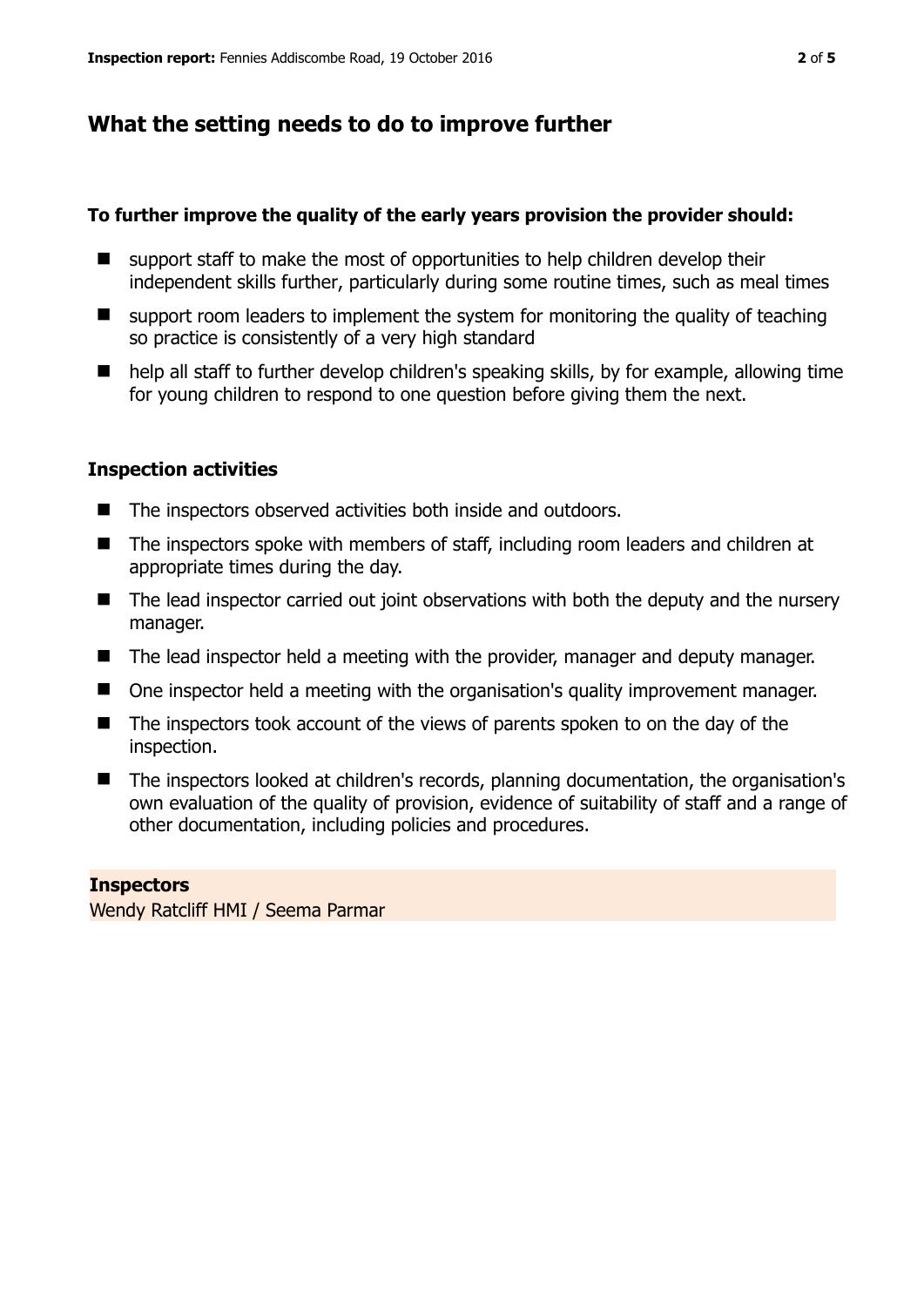## **Inspection findings**

#### **Effectiveness of the leadership and management is good**

Leaders and managers are passionate about their work and instil confidence in the staff team. Staff feel supported in their roles and welcome the 'open door' policy. This allows them to seek regular help and support about their work. Supervision and team meetings are used well to help staff improve their practice. For example, a development plan is attached to each supervision and this informs individual training needs. Safeguarding is effective. Staff have a secure knowledge and understanding of the action to take if they have a concern about a child or the behaviour of another member of staff. Recruitment is thorough and ensures staff are suitable to work with children. Leaders and managers observe practice to check what works well and identify what needs to improve. There are well-founded plans in place to support room leaders to use the nursery's monitoring systems to ensure any variability in practice is eliminated.

#### **Quality of teaching, learning and assessment is good**

Children across the nursery confidently make choices about their play. Outside boy's become absorbed in their play at the dinosaur swamp. Adults talk with children about their play and introduce new vocabulary. Children describe how their dinosaurs 'stomp' in the slime and eat the leaves. However, on occasion, adults do not extend and challenge children's speaking skills further, particularly for the younger children. Children in the preschool room have opportunities to count as they play. They have a range of opportunities to make marks and practice mark making as they form the letters in their name. Younger children enjoy favourite action songs. They show delight as they use actions to make the car go faster and the wipers on the bus move.

#### **Personal development, behaviour and welfare are good**

Staff get to know children well when they first start at nursery. Adults respond well to babies as they communicate through facial expression. Babies gain an awareness of themselves as they look in the mirror. In the sensory area they use touch and feel as they explore different textures. Adults involve children in decision making. For example, in the bumblebees room, children decide to change the home corner into a doctor's surgery. Children in pre-school behave well. They take turns and understand what is expected. Children sit in small groups at lunchtime and socialise with their friends as they enjoy healthy meals. Younger children comment that their food is 'yummy' and 'delicious'. However, during some routine times, such as lunchtime, adults do not consistently make the most of opportunities for children to develop their independent skills.

#### **Outcomes for children are good**

Children make good progress in their learning from their starting points. Pre-school children gain the skills they need to be ready for the move to school. They are inquisitive learners and lead their own play. Outside children visit the shop to buy resources to make tea. They recognise a range of packets and food items that they have at home and make links to their own and other's cultures. Leaders and managers are developing a system for tracking children's progress. They are using this to identify gaps in learning, for example, they recognise younger boys do not do as well as girls in their speaking skills.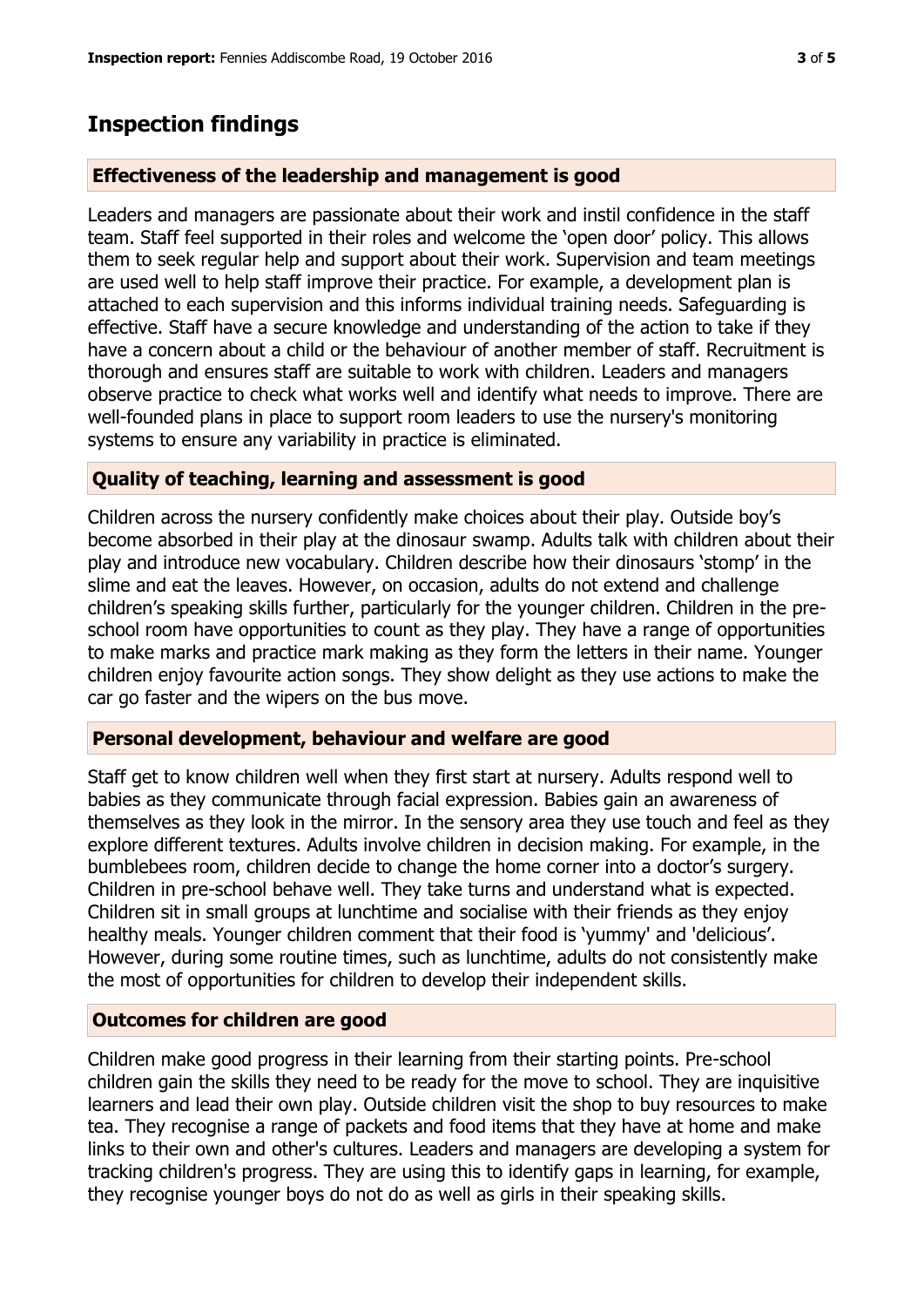# **Setting details**

| Unique reference number                             | EY376233                                                                             |
|-----------------------------------------------------|--------------------------------------------------------------------------------------|
| <b>Local authority</b>                              | Croydon                                                                              |
| <b>Inspection number</b>                            | 1074519                                                                              |
| <b>Type of provision</b>                            | Full-time provision                                                                  |
| Day care type                                       | Childcare - Non-Domestic                                                             |
| <b>Registers</b>                                    | Early Years Register, Compulsory Childcare<br>Register, Voluntary Childcare Register |
| Age range of children                               | $0 - 8$                                                                              |
| <b>Total number of places</b>                       | 104                                                                                  |
| Number of children on roll                          | 127                                                                                  |
| <b>Name of registered person</b>                    | Fennies Day Nurseries Limited                                                        |
| <b>Registered person unique</b><br>reference number | RP528142                                                                             |
| Date of previous inspection                         | 30 October 2013                                                                      |
| <b>Telephone number</b>                             | 0208 770 3222                                                                        |

Fennies at Addiscombe Road is one of eight nurseries owned by Fennies Day Nurseries Ltd. The nursery is open each weekday from 7am until 7pm for 51 weeks of the year. Children are cared for in one of seven playrooms; there are two baby rooms, four toddler rooms and one pre-school room. The nursery receives funding for the provision of free early education for children aged two, three and four years. It supports children who speak English as an additional language and children with special education needs and/or disabilities. The nursery employs 38 staff. 36 work directly with children. The manager and 25 staff hold relevant childcare qualifications.

This inspection was carried out by Ofsted under sections 49 and 50 of the Childcare Act 2006 on the quality and standards of provision that is registered on the Early Years Register. The registered person must ensure that this provision complies with the statutory framework for children's learning, development and care, known as the early years foundation stage.

Any complaints about the inspection or the report should be made following the procedures set out in the guidance 'Complaints procedure: raising concerns and making complaints about Ofsted', which is available from Ofsted's website: www.gov.uk/government/organisations/ofsted. If you would like Ofsted to send you a copy of the guidance, please telephone 0300 123 4234, or email enquiries@ofsted.gov.uk.